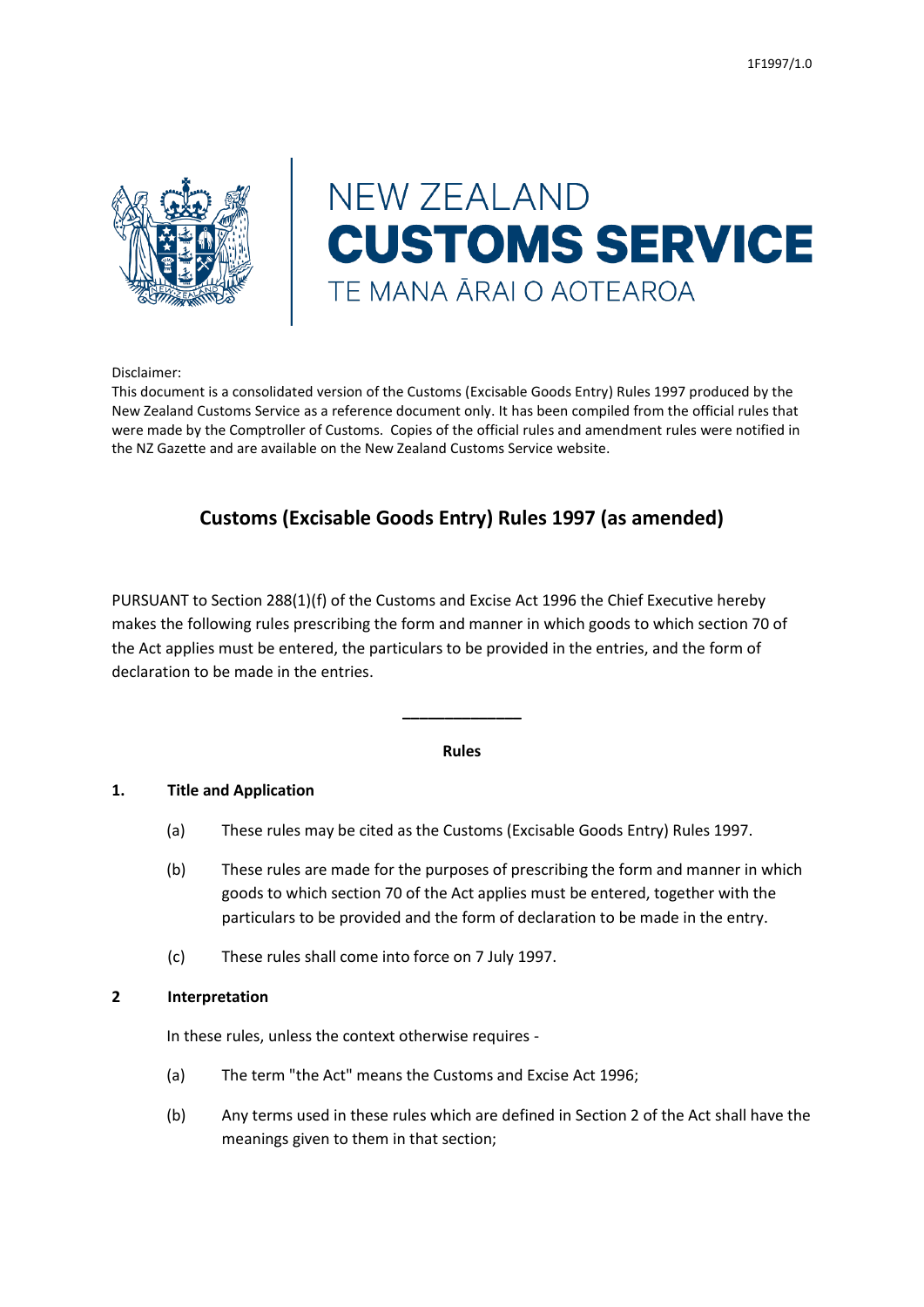- (c) "Prescribed form" or "form" means a form prescribed by the Chief Executive and set out in Schedule 1 to these rules (and includes an electronic message format); and a reference to a numbered form is a reference to the form so prescribed and numbered.
- (d) The term "legacy message" means the message lodgement and content provided to the New Zealand Customs Service in Electronic Message E3 using electronic declarations provided by existing legacy systems.
- (e) The term "KTC" means kilos of tobacco content.

#### **3 Purpose and Manner of Making Entries**

Goods to which section 70 of the Act applies must be entered for any one of the following purposes -

- (a) For home consumption; or
- (b) [revoked]
- (c) For export –

as the case may be, by making entry in the appropriate form, or by providing the information specified in the Electronic Message Format E3 as set out in rules 4(a) and 4(b) of these rules.

#### **4 Form and Content of Making Entries**

- (a) Every entry required under section 70(1)(a) of the Act shall be in any one of the following forms:
	- (i) In Form C6, for home consumption, including any continuation sheet in Form C6(CS); or
	- (ii) If submitted electronically to Customs, either:
		- (A) In Electronic Message Format E3, for home consumption entries made using the legacy message, or
		- (B) In Electronic Message Format E3A for home consumption entries made using the JBMS.
	- (iii) [revoked]
- (b) Every entry for export shall be made in accordance with the Customs (Export Entry) Rules 1997.
- (c) Every entry made by the use of the legacy message shall be completed in accordance with the requirements set out in the Electronic Message Format E3, and in accordance with Schedule 2 to these rules.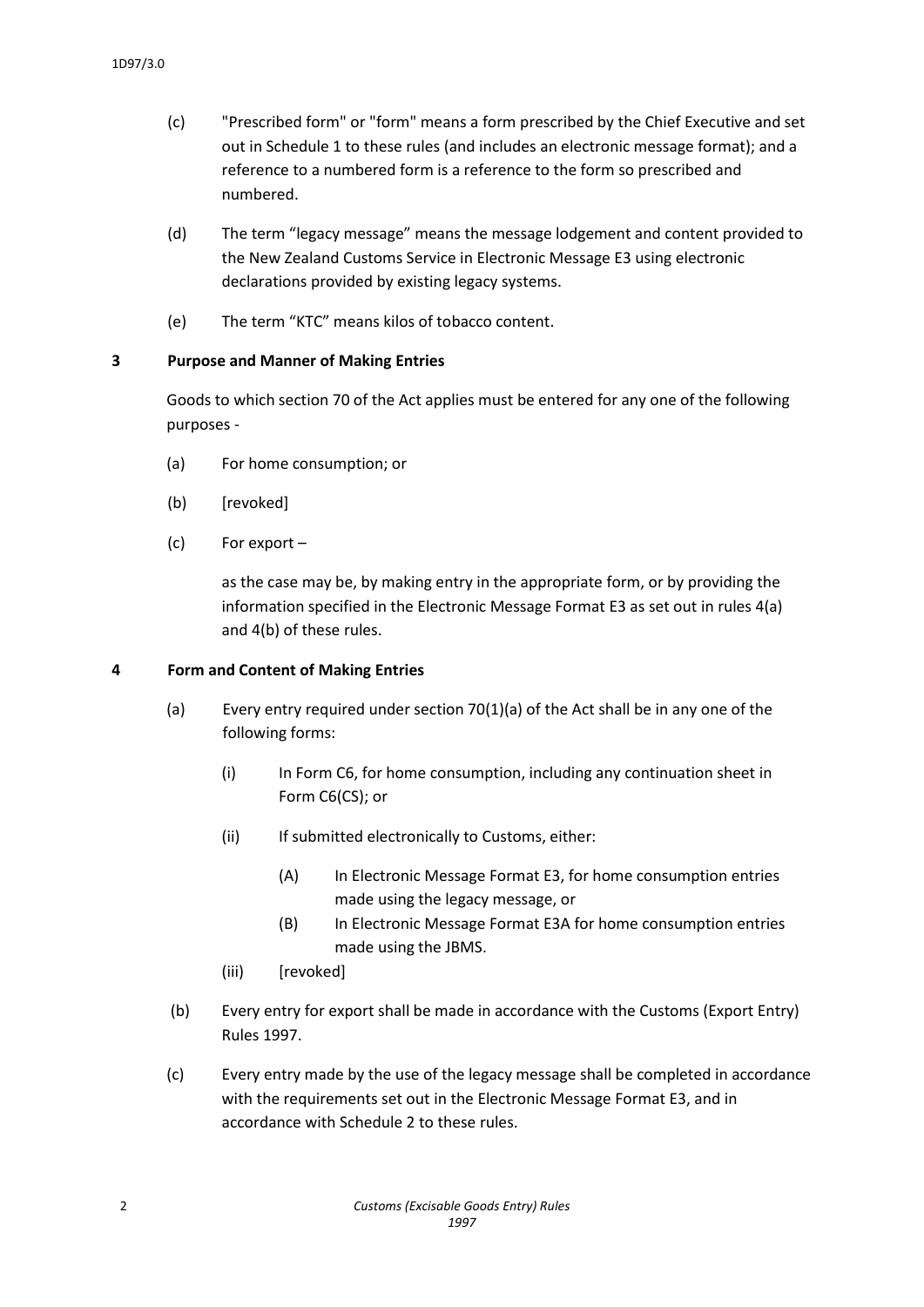- (ca) Every entry made by the use of the JBMS shall be completed in accordance with the requirements set out in the Electronic Message Format E3A, and in accordance with Schedule 2 to these rules.
- (d) Every entry made in any of the forms specified under paragraph (a) of this rule shall include the particulars specified in or by such form and shall be completed in accordance with the requirements set out in those forms, and in accordance with Schedule 2 to these rules.
- (e) Where the volume of alcohol in any alcoholic product is required to be shown, the person making the entry shall specify the volume calculated in accordance with the Rules made for the purposes of section 121(1) of the Act."
- (e) Every person required to make an entry in any one or more of the prescribed forms shall, in completing the entry, provide the answers required in relation to the particulars specified in or by such form, and where the form requires a declaration to be made, make such declaration.

#### **5. Notes**

Where a prescribed form contains any explanatory or other notes such notes do not form part of the prescription but are intended for the guidance of the person making the advance notice of departure.

#### **7. Revocation**

**.** 

The Customs (Excisable Goods Entry) Rules 1996<sup>1</sup> are hereby revoked.

<sup>&</sup>lt;sup>1</sup> Notified in the New Zealand Gazette (Customs Edition) of 27 August 1996.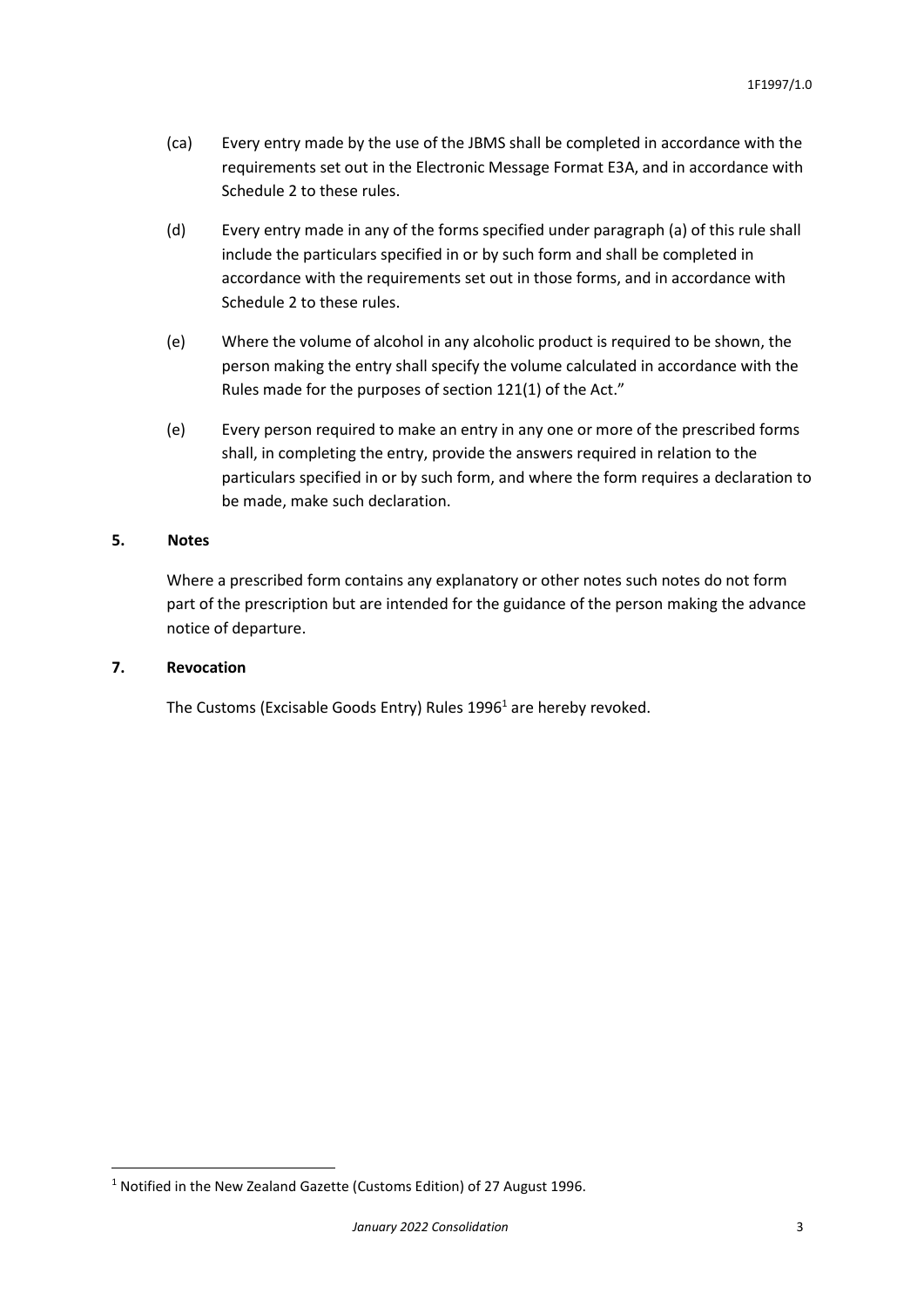#### **SCHEDULE**

### **Schedule 1**

# **Rule 4(a)(i) Form C6**

Refer to Customs (Excisable Goods Entry) Amendment Rules 2017.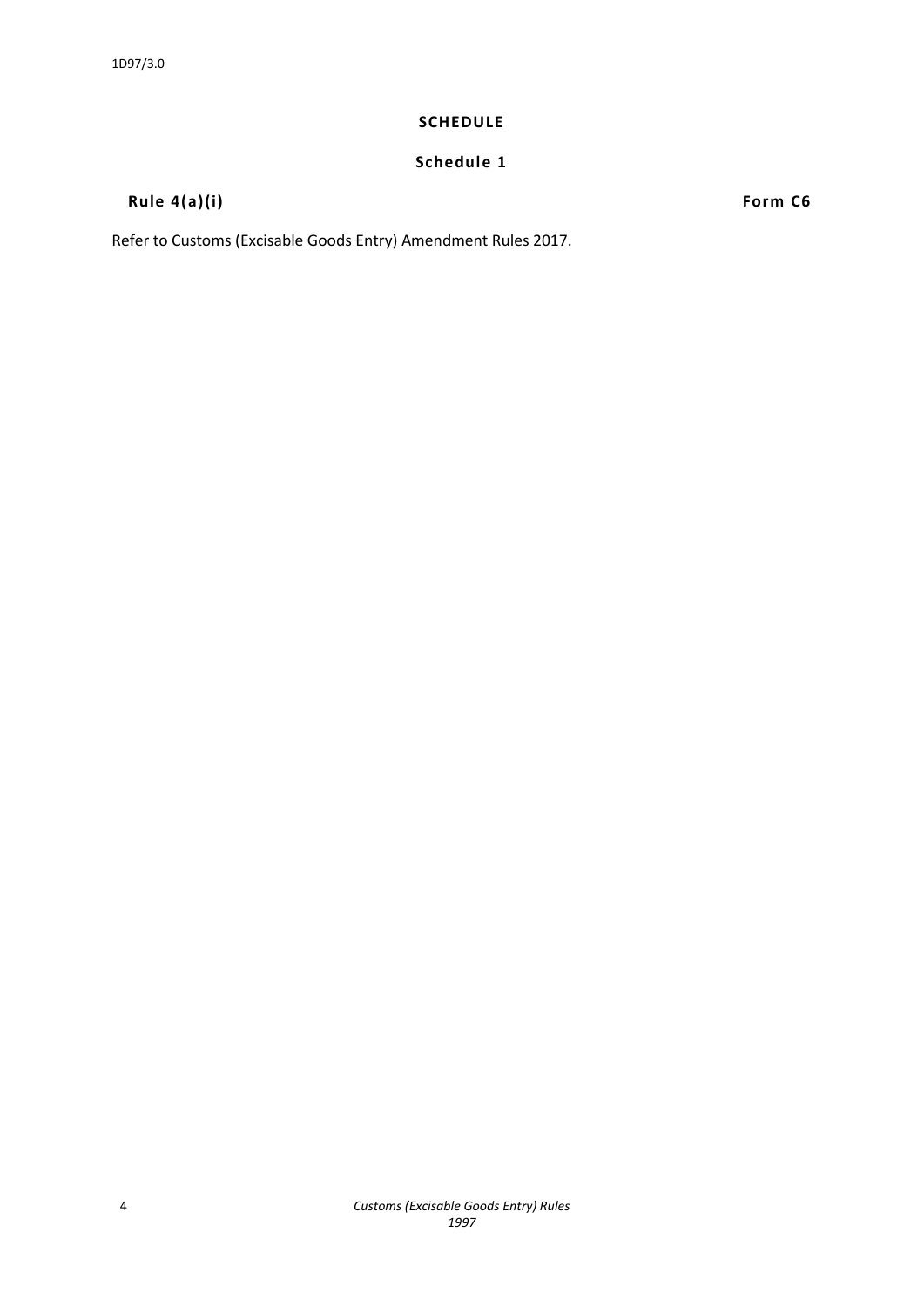# **Rule 4(a)(i) Form C6CS**

Refer to Customs (Excisable Goods Entry) Amendment Rules 2017.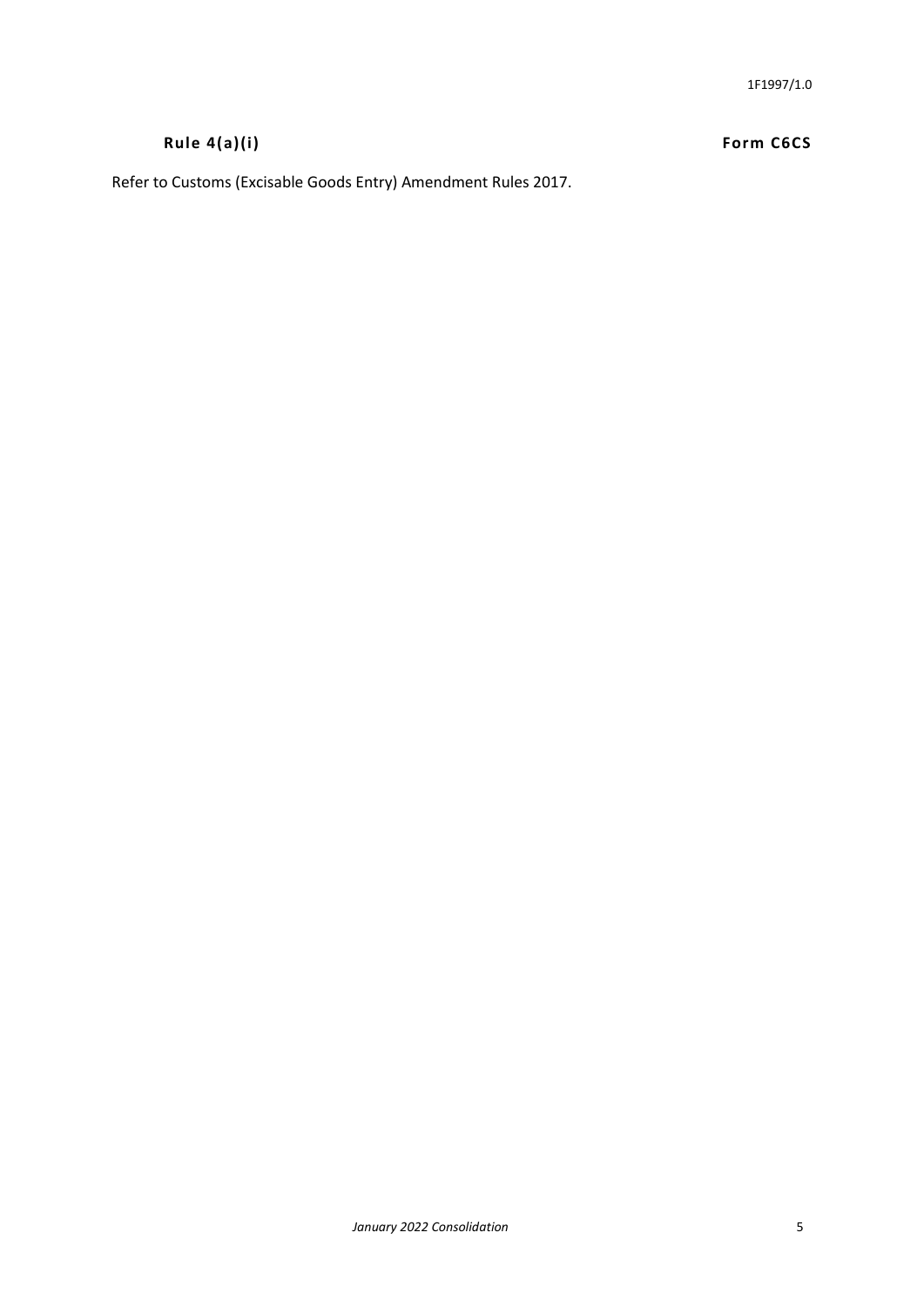#### **Rule 4(a)(ii)**

#### Electronic Message Format E3

Entry No.: Client Reference: Entry Type: Processing Port: Payment Method

#### **Summary Entry Totals**

ALAC \$NZ GST on ALAC \$NZ Excise Duty \$NZ Less Excise Duty Credit \$NZ Total Payable \$NZ

#### **Client Information**

Licensee/Owner code Agent code CCA code Declarant code

# **Import Information**

**Other Information** Code Date

#### **Detail Line Item**

Detail Line Number Description Excise item GST rate Stats quantity Stats unit Supplementary quantity Supplementary unit ALAC \$NZ GST on ALAC \$NZ Excise Duty \$NZ Less Excise Duty Credit \$NZ Total Payable \$NZ

#### **Other Information**

Code Data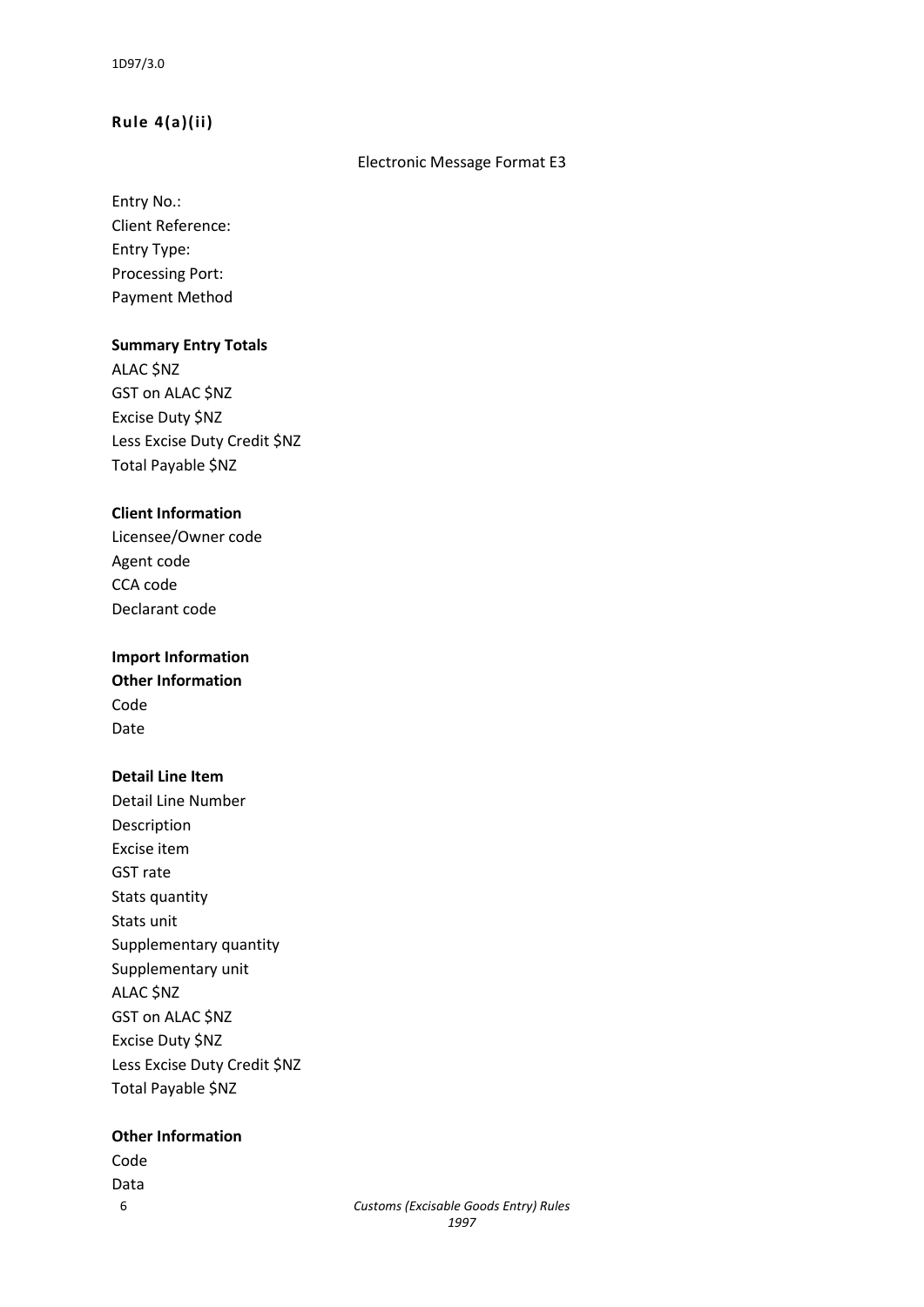#### **Electronic Message Format E3A**

Message Type

Transaction Type Submitter Code Declarant code Declarant Phone and/or Email Broker code (if lodged by broker) Senders Reference Number Excise Period Processing port Excise Client Code Customs Controlled Area (CCA) Code Customs Payment Method

#### **Summary Totals**

Tariff Duty in NZD Goods and Services Tax in NZD Health Promotion Agency Levy Accident Compensation Corporation Levy Petroleum Fuel Monitoring Levy Excise Credit Total Amount

#### **Detail Lines**

Line Item Number Goods Description Excise Item Statistical Quantity Statistical Unit Supplementary Quantity Supplementary Unit Excise Credit Tariff Duty in NZD Goods and Services Tax in NZD Health Promotion Agency Levy Accident Compensation Corporation Levy Petroleum Fuel Monitoring Levy

#### **Other information**

Code Value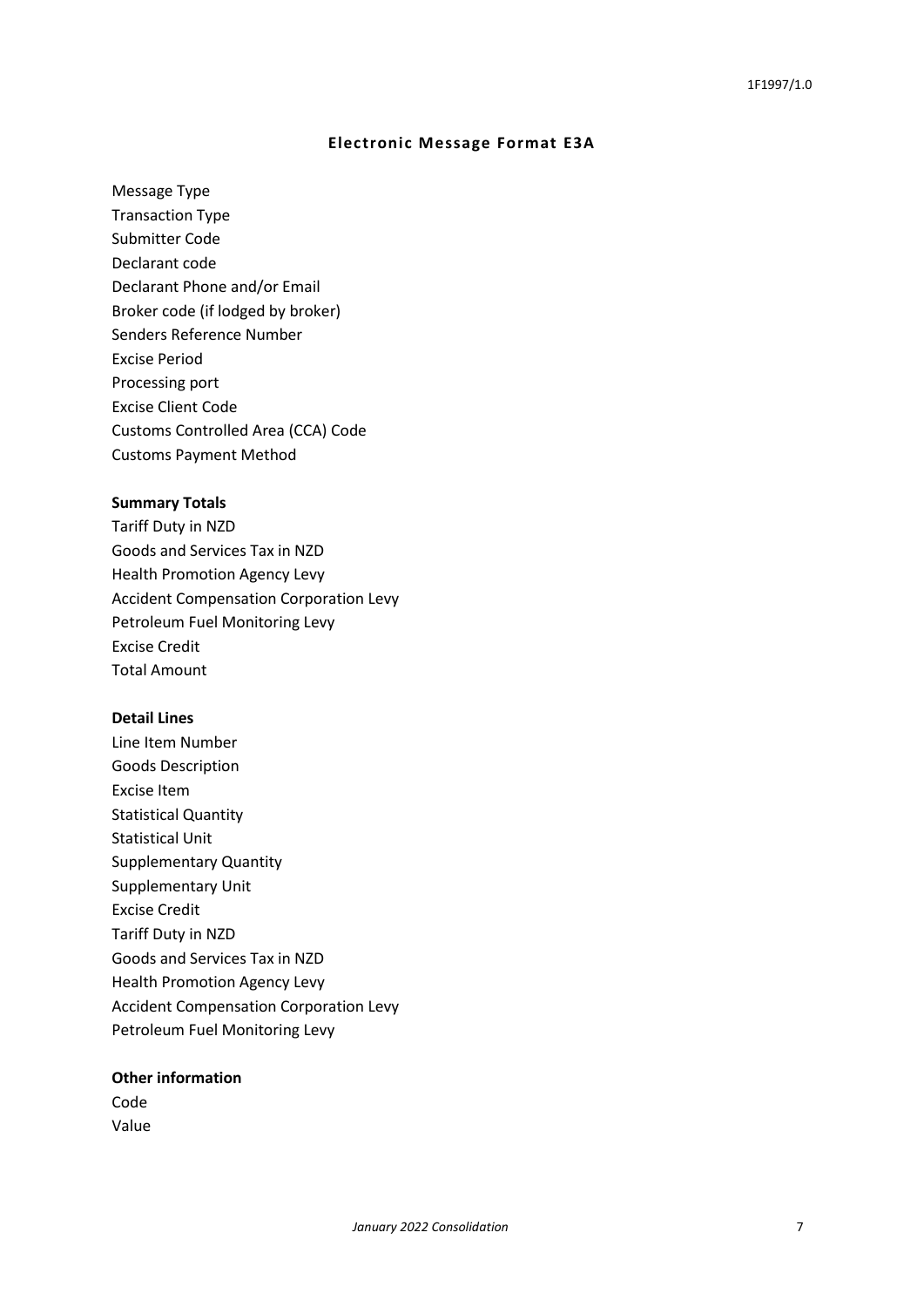1D97/3.0

# **Rule 4(a)(iii) Form C6A**

[revoked]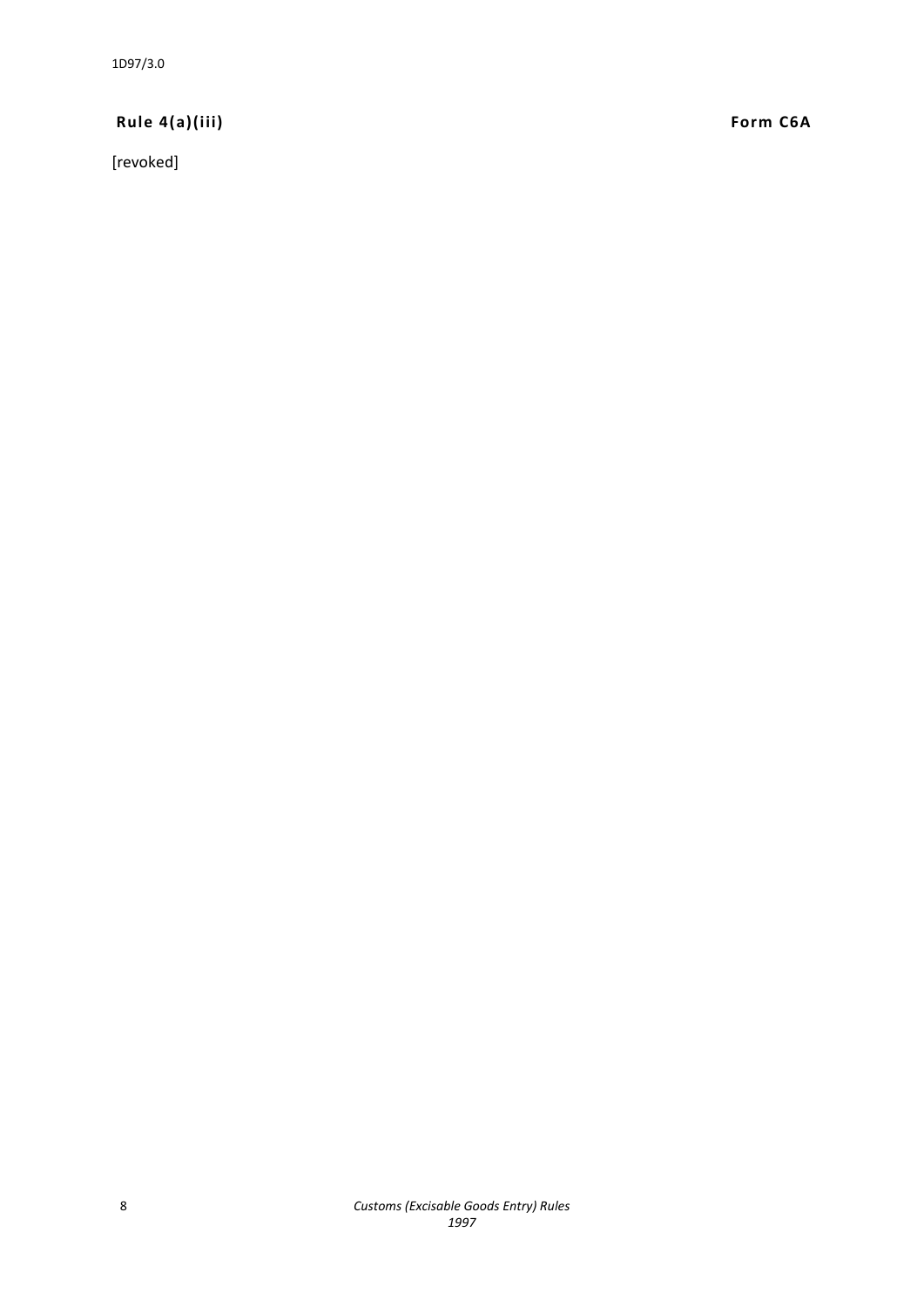# **Rule 4(a)(iii) Form C6ACS**

[revoked]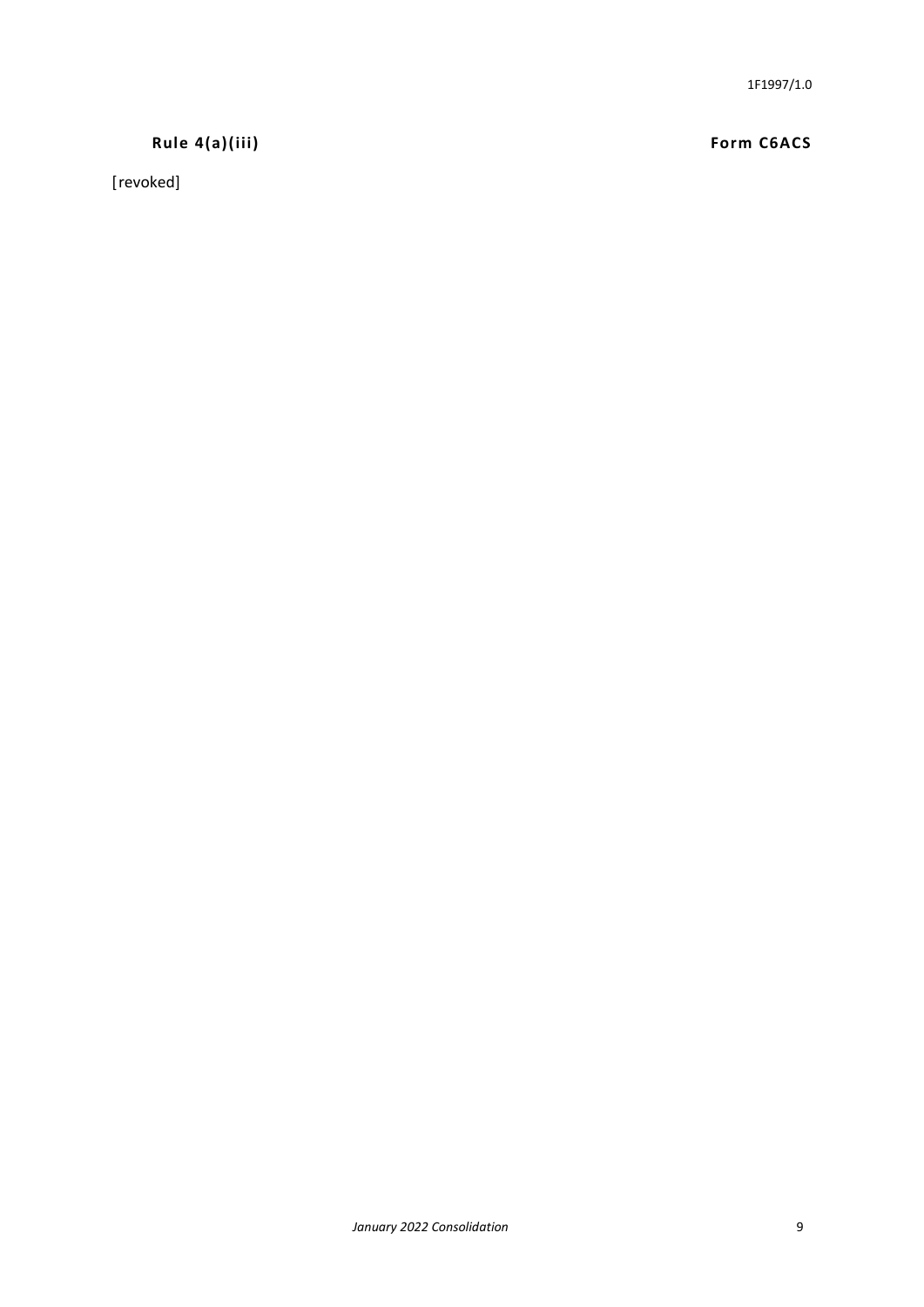#### **Rule 4(c), (ca) and (d)**

#### **Schedule 2**

#### **Part A**

#### **Excise Entries**

General requirements:

- (a) The declaration on the entry is to be completed in full.
- (b) For electronic entries in place of a signature, the declarant must use the unique user identifier issued to her or him by the Customs.
- (c) The requirements and form for completing both the manual **Excise Entry (Form C6)**, and either **Electronic Message Format** are set out below.
- (d) In this Schedule, the term "electronic format" means an electronic message format when using the legacy message or the JBMS.
- (e) "CCA" when used in this Schedule is an abbreviation for Customs controlled area.
- (f) All fields on the entry or electronic format must be completed unless otherwise stated.

# **EXCISE ENTRY FOR HOME CONSUMPTION (FORM C6) OR ELECTRONIC MESSAGE**

#### **Entry Number**

Note: This number is created by Customs and the field is to be left blank.

#### **Client Reference**

Note: This is used as a means of identifying a client's entry and must be a unique number for the transaction within the client's system.

#### **Processing Port**

Notes:

- i. This field in the electronic format is used to identify the Customs office at which entry processing is requested.
- ii. The codes for requested processing ports are set out in Part B to this Schedule.

#### **Payment Method**

Note: The method of payment is **CASH** only (excludes payments by way of deferred accounts and broker deferred accounts).

#### **Licensee/Owner and Code**

Notes: For manual entries, the full trading name and excise code of the licensee/owner must be stated.

- i. For electronic entries, only the code is to be stated.
- ii. The code is available on request made to Customs.

#### **Agent and Code**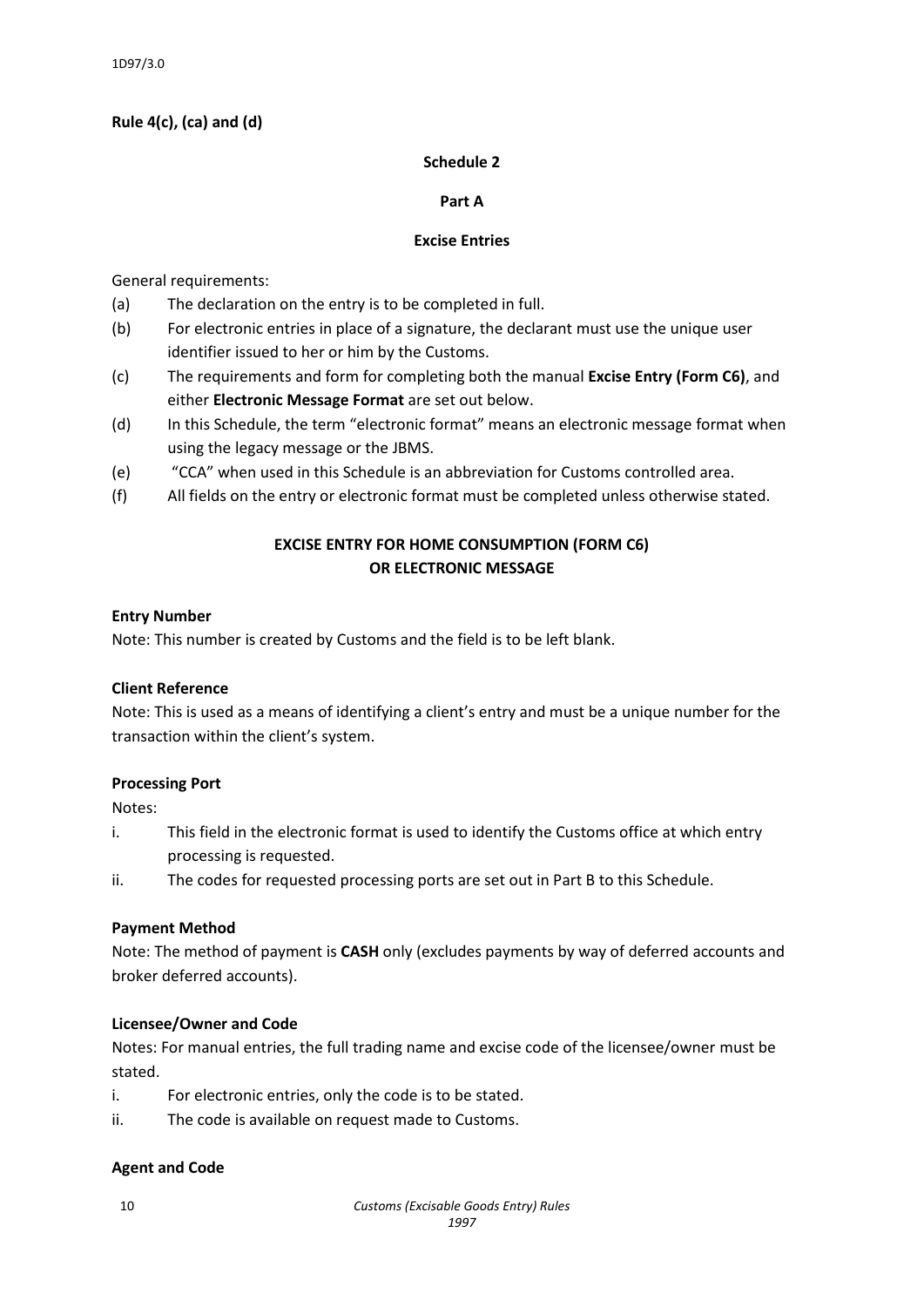Notes:

- i. For manual entries, the full trading name and code of the agent must be stated.
- ii. For electronic entries, only the code is to be stated.
- iii. Where the licensee/owner and agent codes are the same, the agent's name and code are to be left blank.

#### **Customs-Controlled Area and Code**

Notes:

- i. For a manual entry, the trading name and code of the CCA is required. Where a licensee has more than one CCA code, Customs may provide guidance.
- ii. For electronic entries, only the code is required. Where a licensee has more than one CCA code, Customs may provide guidance.

#### **Declarant's code**

Notes:

- i. For electronic entries, only the declarant's code must be stated.
- ii. For manual entries, the declarant's code is to be entered, if held.

#### **Declaration**

Note: For a manual entry, the licensee or owner or agent's full name, the signature and date must be completed.

#### **Entry Period**

Notes:

- i. Licensees/owners have been allocated reporting periods on a monthly, six monthly, and annual basis.
- ii. State the month, or the last month of the reporting period, that the goods were removed from the CCA.

#### **Other Information – Code and Data**

Notes:

- i. Only information that applies to the total entry is to be recorded in these fields. Data that is relevant only to a detailed line is to be recorded against that line.
- ii. These fields must state the appropriate code and data which is available from Customs.

# **Remarks**

Notes:

- i. This allows additional information to be supplied.
- ii. Where a licensee has adequate and effective systems for recording and verifying losses under Regulations 60 and 63 of the Customs & Excise Regulations 1996 and claims remission in accordance with regulations 60, 61 and 63 of the Regulations, the licensee must provide the following:
	- (a) The total value of the remission(s);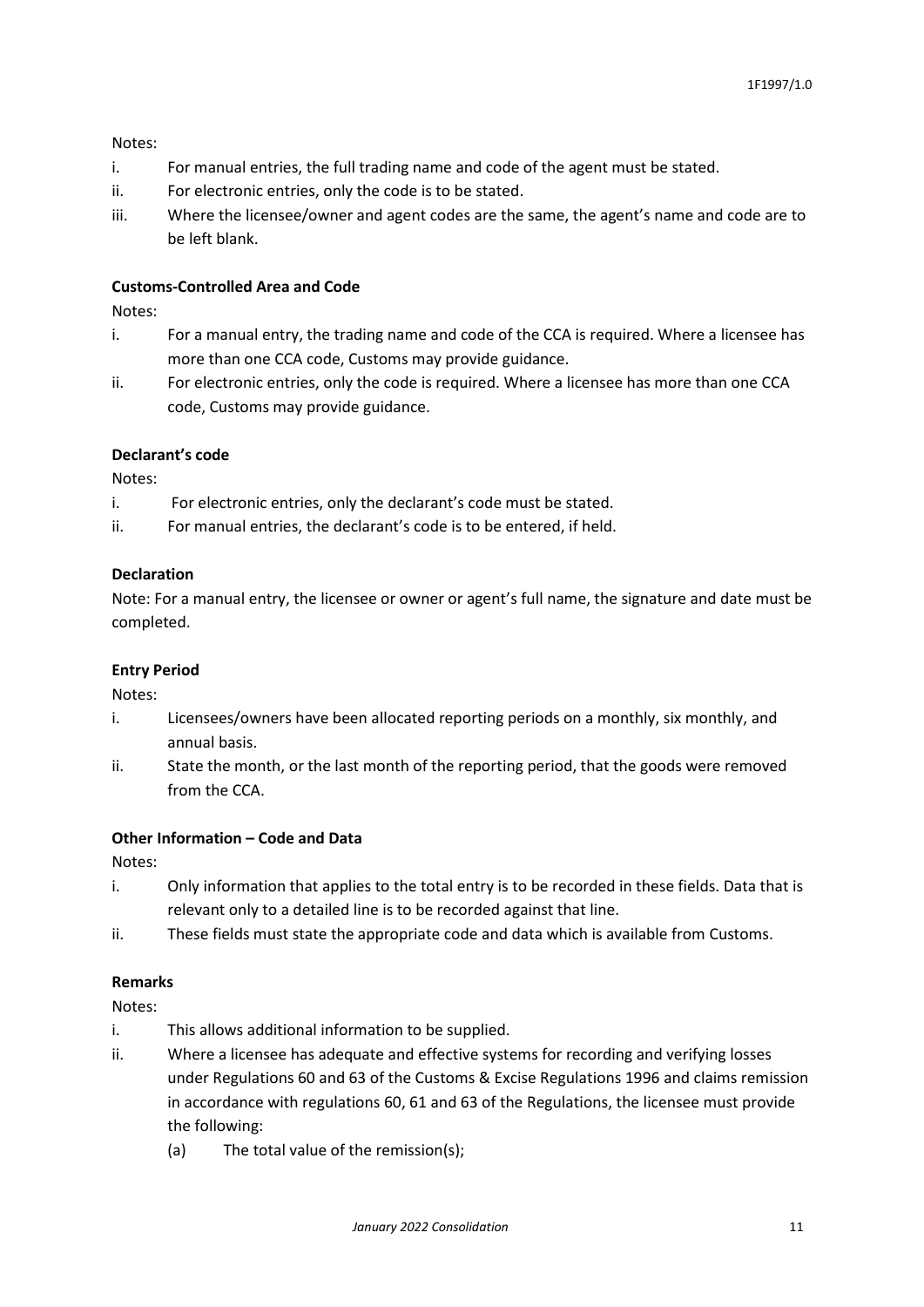- (b) A description of the remission(s) applied for with reference to regulations 60, 61 and/or 63; and
- (c) The total volume of losses by litre or KTC (whichever is relevant) for the entry period.

#### **Detail Line Number**

Note: Detail lines are to be numbered sequentially starting with the number 1.

#### **Description of Goods**

Notes:

- i. The goods must be clearly and correctly described, in English.
- ii. The volume of alcohol in any alcoholic product is required to be shown for goods that are dutiable in accordance with the volume of alcohol present in the product.

#### **Excise Item**

Note: State the excise classification of the goods by reference to the excise item number and statistical key code in accordance with Part A of the Excise and Excise-equivalent Duties Table.

#### **Statistical Unit and Statistical Quantity**

Note: State the quantity and appropriate statistical unit as set out in the Excise and Excise-equivalent Duties Table. The statistical quantity must be specified to three (3) decimal places.

#### **Supplementary Unit and Supplementary Quantity**

Note: If the duty calculation requires a second quantity amount (and unit), the supplementary unit and value is to be specified to three (3) decimal places. An example is goods that are dutiable in accordance with the volume of alcohol present in the good.

#### **HPA NZ \$**

Note: State the amount of HPA (Health Promotion Agency) levy payable expressed in New Zealand dollars.

#### **GST on HPA NZ \$**

Note: GST is payable on the HPA levy and is to be shown and expressed in New Zealand dollars.

#### **ACC NZ \$**

Note: State the amount of ACC (Accident Compensation Corporation) levy payable expressed in New Zealand dollars where applicable.

#### **GST on ACC NZ \$**

Note: GST is payable on the ACC levy and is to be shown and expressed in New Zealand dollars.

#### **PFM NZ \$**

Note: State the amount of PFM (Petroleum Fuel Monitoring) levy payable expressed in New Zealand dollars where applicable.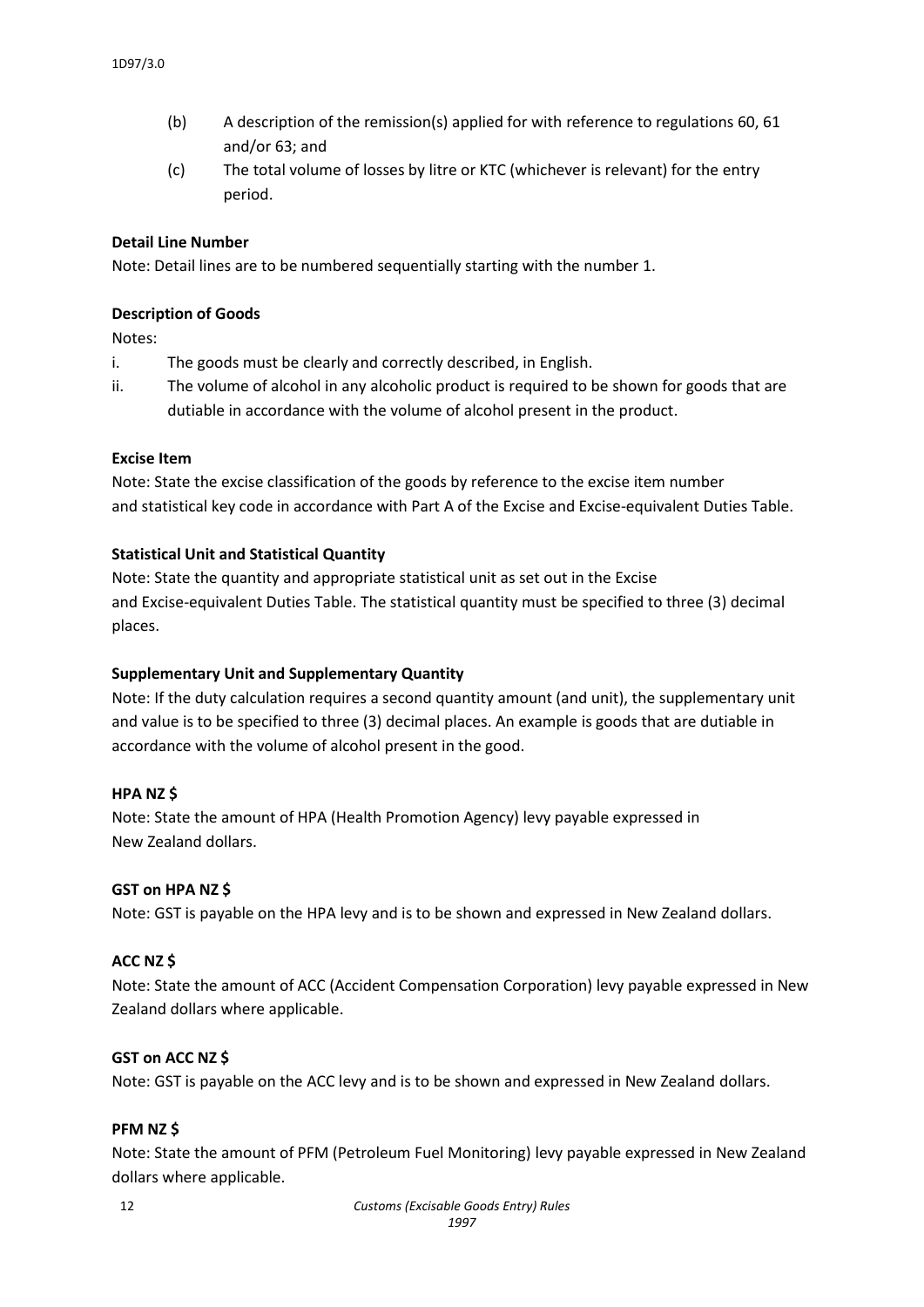#### **GST on PFM NZ \$**

Note: GST is payable on the PFM levy and is to be shown and expressed in New Zealand dollars.

#### **Excise Duty NZ \$**

Notes:

- i. State the amount of excise duty in accordance with Part A of the Excise and Exciseequivalent Duties Table.
- ii. The amount is based on the total clearance from the CCA for the entry period allocated to the licensee/owner.
- iii. For electronic entries when no excise duty is payable, then"**0.00**" is to be stated.

#### **Less Excise Duty Credit NZ \$**

Notes:

- i. State any credits of excise duty expressed in New Zealand dollars.
- ii. For electronic entries when no excise duty credits are claimed, then "**0.00**" is to be stated.

#### **Total Payable NZ \$**

Notes:

- i. State the total sum of duty, HPA, ACC, PFM, GST on HPA, ACC, PFM, less excise duty credit (if any) for the detail line, expressed in New Zealand dollars.
- ii. For electronic entries when no amount is payable then "**0.00**" is to be stated.

#### **Other Information, Code and Data**

Notes:

- i. Only data that is relevant only to a detailed line is to be recorded against a detail line.
- ii. These fields must state the appropriate code and data which is available from Customs.

#### **Total Payable NZ \$**

Notes:

- i. This field relate to the total payments from each detail line.
- ii. Total amounts are to be expressed in New Zealand dollars.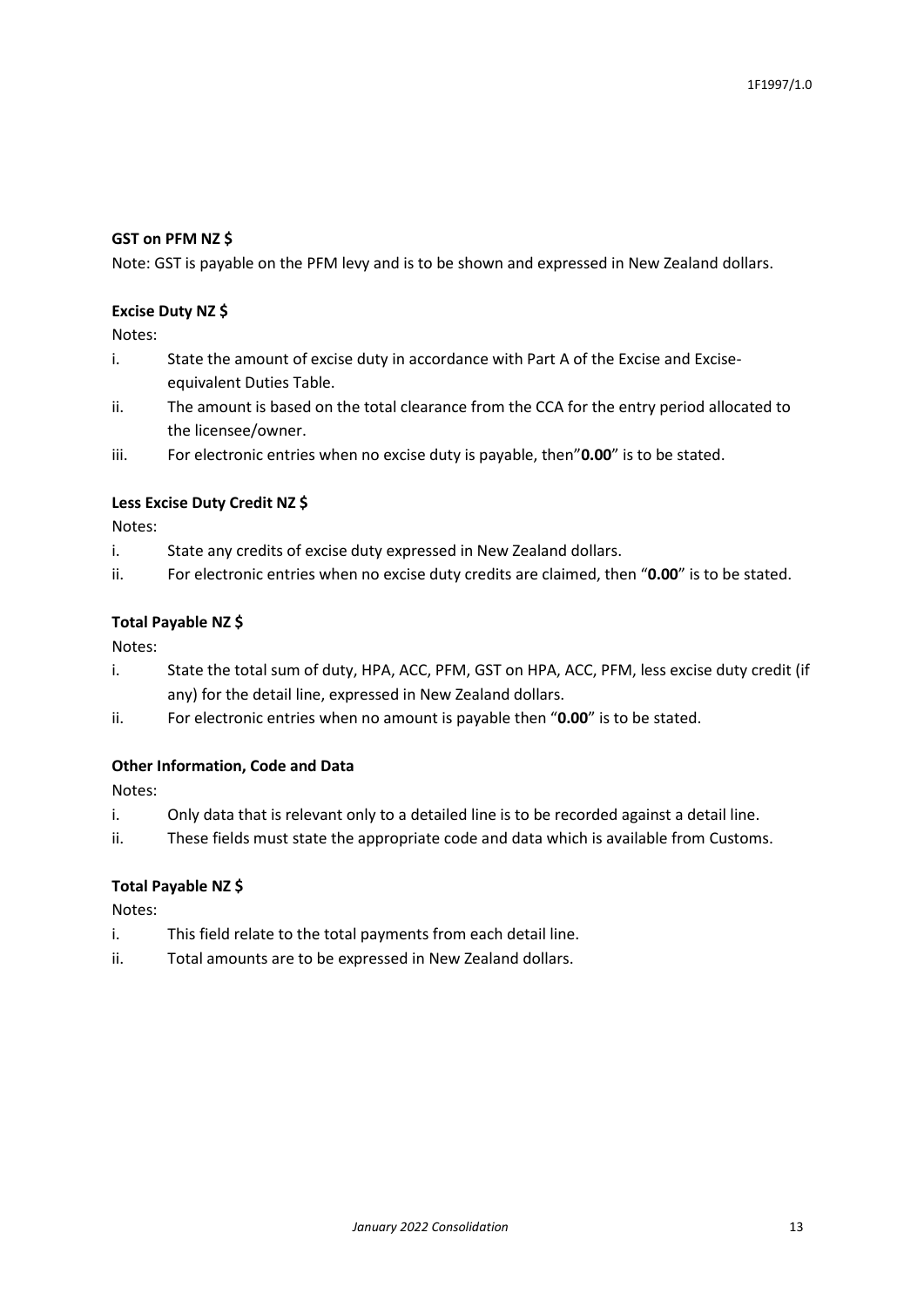1D97/3.0

[revoked]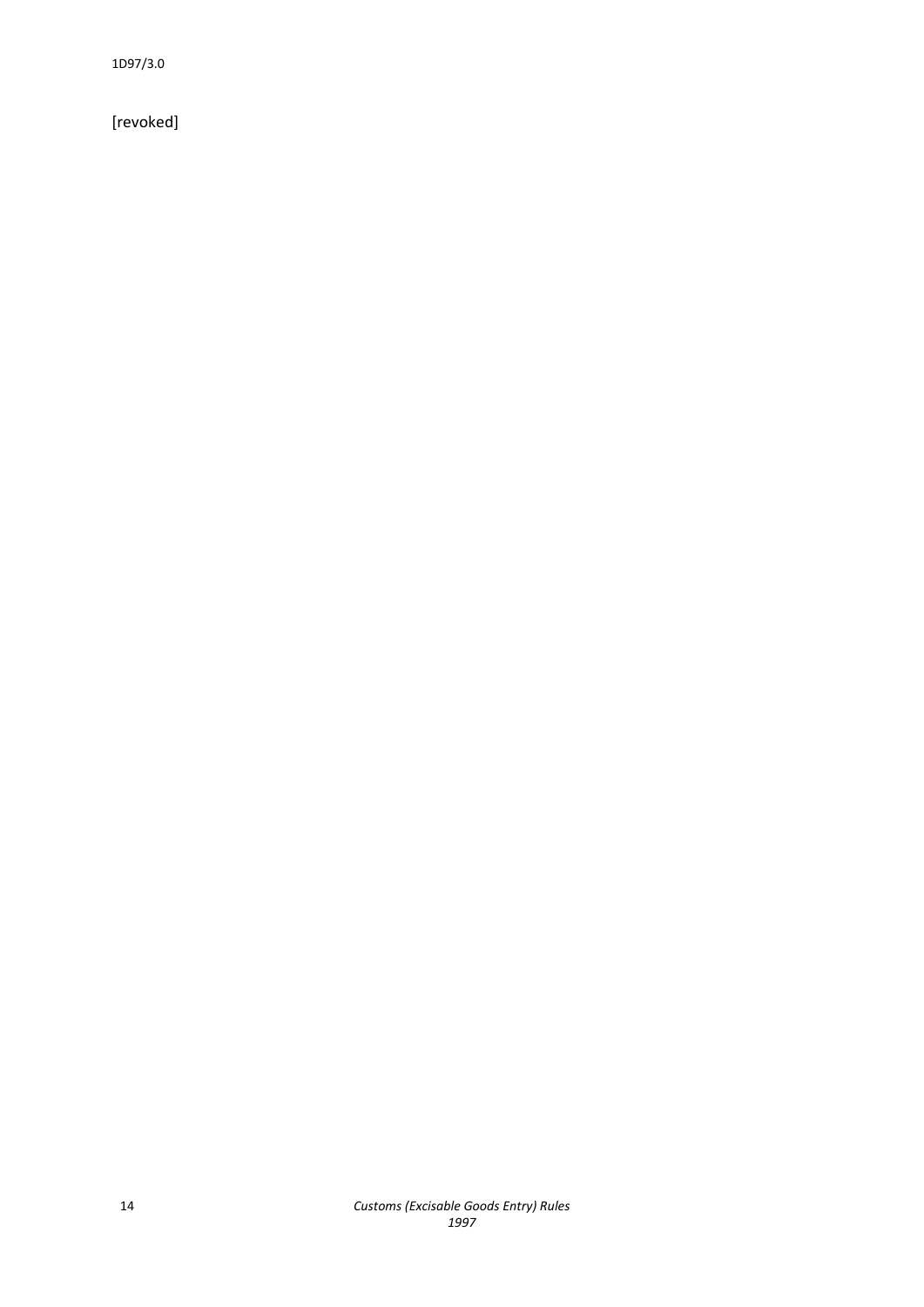**Part B**

# **Processing Ports**

NZAKL Auckland NZCHC Christchurch NZDUD Dunedin NZIVC Invercargill NZNPE Napier NZNSN Nelson NZNPL New Plymouth NZTRG Tauranga NZWLG Wellington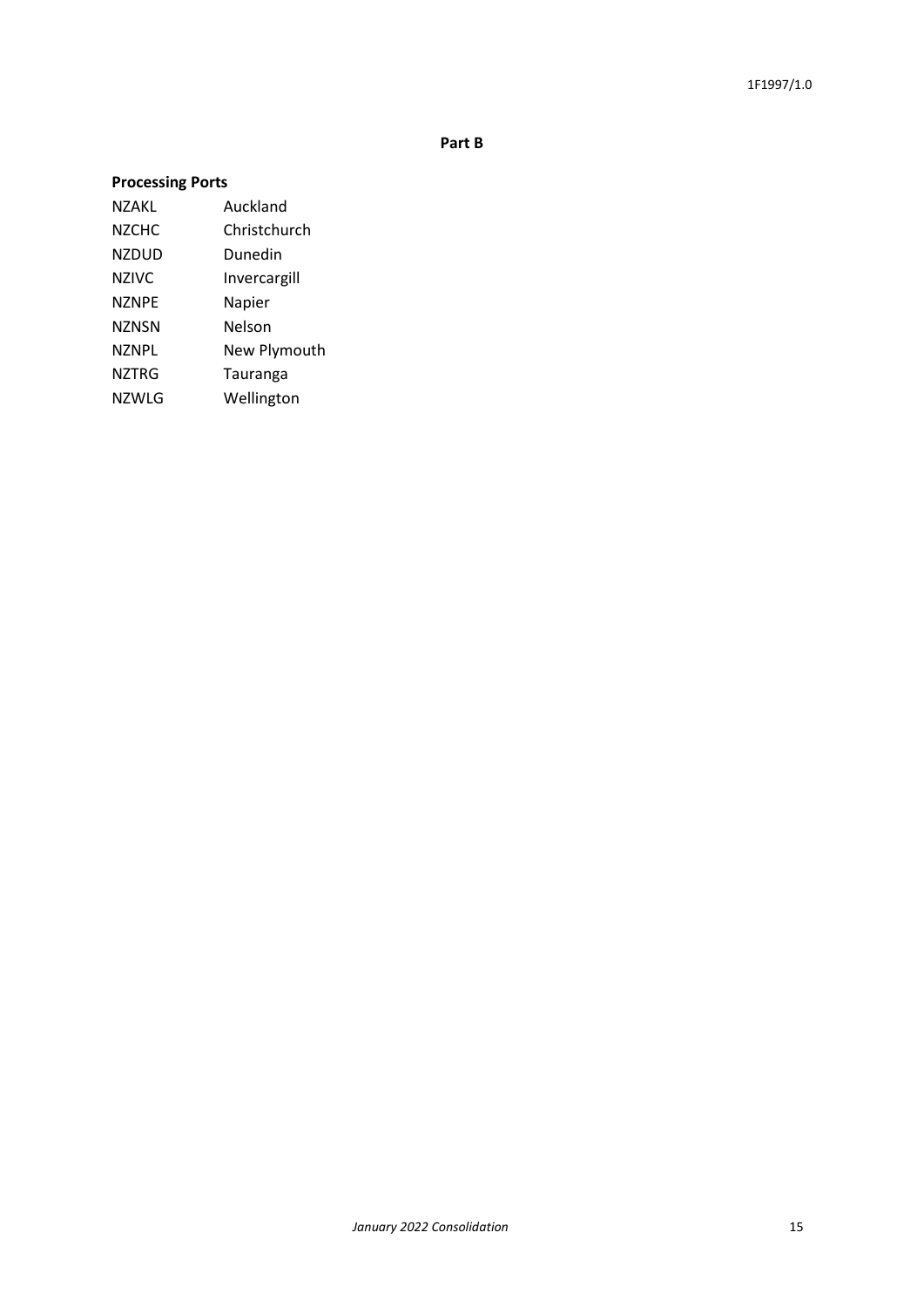Dated at Wellington this 28th day of May 1997.

Graeme Ludlow Chief Executive

\_\_\_\_\_\_\_\_\_\_\_\_\_\_\_